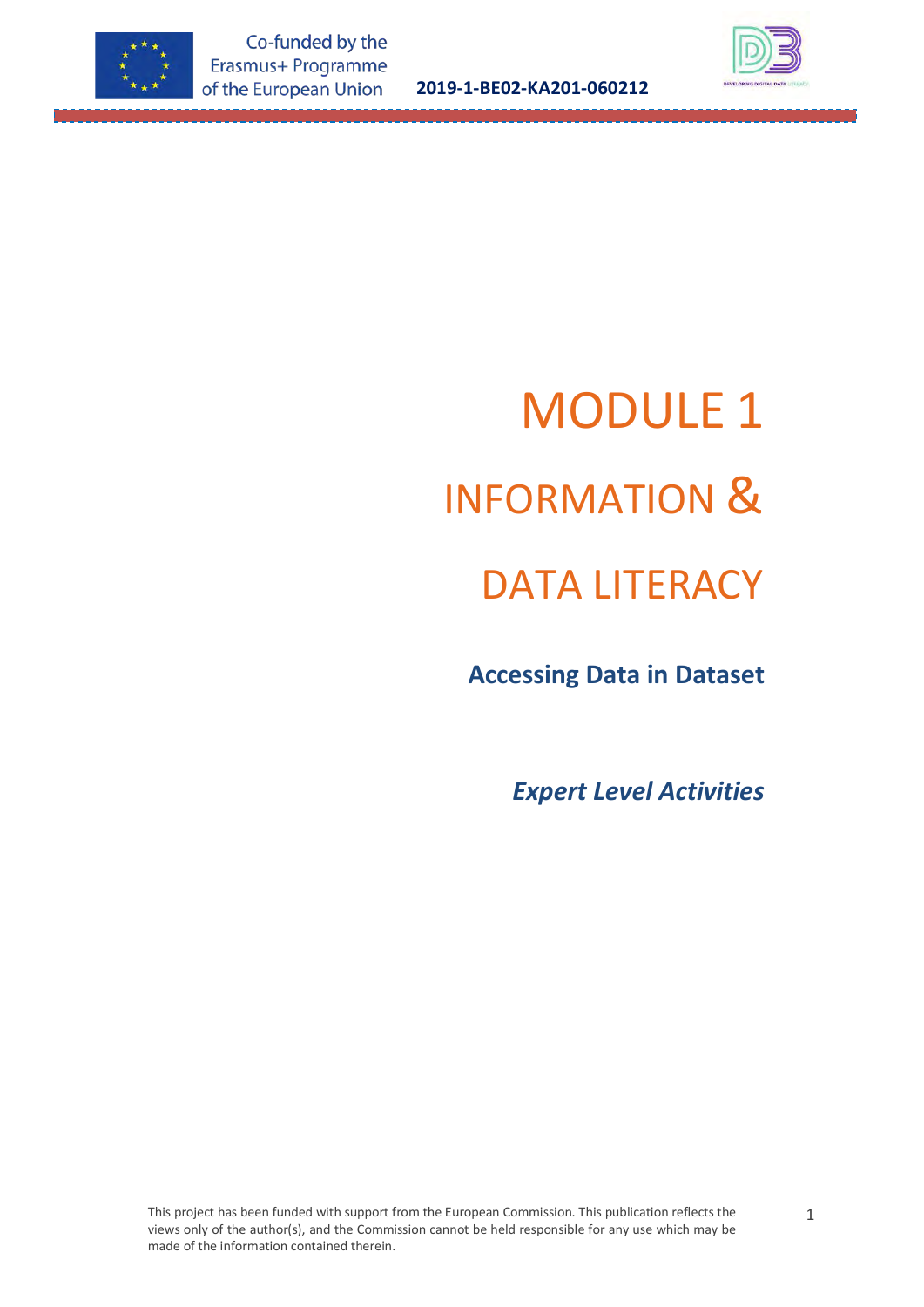



#### Access to data, information and content and navigation between them

#### DESCRIPTION OF THE ACTIVITY

Access and navigate datasets through **Tableau Public**

If you are not familiar with Tableau, besides the steps described below for our example, you can study the Tutorial from the official website [https://help.tableau.com/current/guides/get-started-tutorial/en](https://help.tableau.com/current/guides/get-started-tutorial/en-us/get-started-tutorial-home.htm)[us/get-started-tutorial-home.htm](https://help.tableau.com/current/guides/get-started-tutorial/en-us/get-started-tutorial-home.htm) or any other tutorial found on the web. If you want your content to be saved, you should create an account on the Tableau site. You can download the software from the official site of [Business Intelligence and Analytics Software \(tableau.com\)](https://www.tableau.com/) - Products - [Tableau Public.](https://www.tableau.com/products/public)

- 1. Download the .csv file from [https://www.ecdc.europa.eu/en/publications-data/data-national-](https://www.ecdc.europa.eu/en/publications-data/data-national-14-day-notification-rate-covid-19)[14-day-notification-rate-covid-19](https://www.ecdc.europa.eu/en/publications-data/data-national-14-day-notification-rate-covid-19)
- 2. Connect  $\rightarrow$  To a File  $\rightarrow$  Text file (choose *All files (\*.\*)* if you cannot find the file)  $\rightarrow$  select the .csv dataset you downloaded
- 3. If your data is not properly presented in tabular form make sure you check "comma" as a separator "Text field Properties...  $\rightarrow$  Field separator: Comma"

| ※ Tableau Public - Book3<br>Window Help<br>Data<br>File |                       |                                    |                                               | 0- CovidData20210203 |  |
|---------------------------------------------------------|-----------------------|------------------------------------|-----------------------------------------------|----------------------|--|
| 舞<br>$\leftarrow -\Box$ 0                               | 0 · CovidData20210203 |                                    |                                               |                      |  |
| Add<br><b>Connections</b>                               |                       |                                    | CovidData20210203                             | ۰                    |  |
| CovidData20210203<br>Text life                          |                       |                                    |                                               |                      |  |
|                                                         | CovidData20210203     | Open                               | CovidData20210203                             |                      |  |
| Files<br>$\Omega$                                       |                       | Rename                             |                                               |                      |  |
| Use Data Interpreter                                    |                       | Remove                             | Field separator                               | Comma                |  |
| Data Interpreter might be able to                       |                       | Field names are in first row       | <b>Text qualifier</b><br><b>Character set</b> | Automatic            |  |
| clean your Text file workbook.                          |                       | Generate field names automatically |                                               | $UTF-8$              |  |
| CovidDataset.csv<br>冊                                   |                       | <b>Text File Properties</b>        | Locale                                        | Greek (Greece)       |  |
| CovidDatasetvriypoon.csv<br>冊                           |                       | Convert to Union                   |                                               |                      |  |
| and the state of                                        |                       |                                    |                                               |                      |  |

*Figure 5: Comma as Text Field Separator*

4. From the same position you can "Rename" your Data Source and Sheet if you like. Let's change it to "COVID-19 Data"

| Tableau Public - Book3<br>登<br><b>File</b><br>Data Window Help |                                                 |
|----------------------------------------------------------------|-------------------------------------------------|
| $\leftarrow$ $\rightarrow$ $\rightarrow$ $\circ$<br>舞          | B · COVID-19 Data                               |
| Add<br>Connections<br>CovidData20210203<br>Text file           | the state the off case.<br><b>COVID-19 Data</b> |
| Figure 6: Rename Data Source                                   |                                                 |

This project has been funded with support from the European Commission. This publication reflects the views only of the author(s), and the Commission cannot be held responsible for any use which may be made of the information contained therein.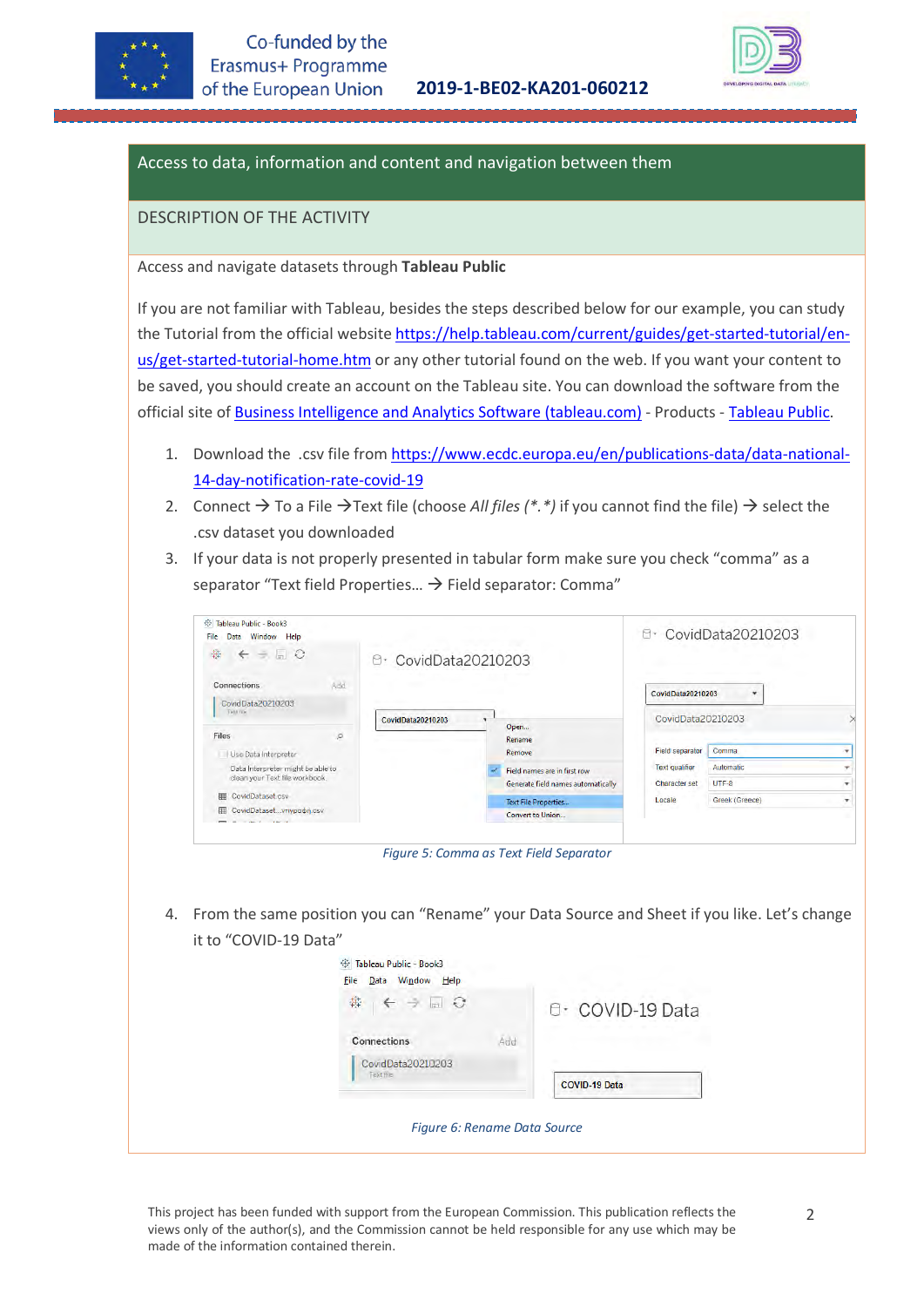

**2019-1-BE02-KA201-060212**



5. You can check the type of data per column

| ≡<br>Sort fields<br>賱        | Data source order                 | ÷                              |              |                                 |
|------------------------------|-----------------------------------|--------------------------------|--------------|---------------------------------|
| ⋒                            | ⋒                                 | Abc                            |              | Abc<br>$\overline{\phantom{a}}$ |
| CovidData20210203<br>country | CovidData20210203<br>country_code | CovidData20210203<br>continent |              | Number (decimal)                |
| Afghanistan<br>              | <b>AFG</b>                        | Asia                           | $\bullet$    | Number (whole)<br>Date & Time   |
| Afghanistan                  | AFG                               | Asia                           |              | Date                            |
| Afghanistan                  | <b>AFG</b>                        | Asia                           |              | <b>String</b><br><b>Boolean</b> |
| Afghanistan                  | <b>AFG</b>                        | Asia                           | $\checkmark$ | Default                         |
| Afghanistan                  | <b>AFG</b>                        | Asia                           |              |                                 |
| Afabentation                 | A E.C                             | $A = 1 -$                      |              | Geographic Role                 |

*Figure 7: Type of Column Data*

6. You can hide unneeded columns. We will hide *country\_code, source.*

| Sort fields<br>≣<br>囲            | Data source order                     |                                |
|----------------------------------|---------------------------------------|--------------------------------|
| ⊕<br>DowdDara20210203<br>country | ⊕<br>DowdData20210203<br>country code | Rename<br><b>Copy Values</b>   |
| Afghanistan                      | <b>AFG</b>                            | Hide                           |
| Afghanistan                      | <b>AFG</b>                            | Aliases                        |
| Afghanistan                      | <b>AFG</b>                            | <b>Create Calculated Field</b> |
| Afghanistan                      | <b>AFG</b>                            | Create Group<br><b>Split</b>   |
| Afghanistan                      | <b>AFG</b>                            | Custom Split                   |
| Afghanistan                      | <b>AFG</b>                            | Pivot (select multiple fields) |
| Afghanistan                      | <b>AFG</b>                            | Describe                       |

*Figure 8: Hide columns*

7. Filtering data, follow "Filters  $\rightarrow$  Add  $\rightarrow$  Add...  $\rightarrow$  Select a field:" and let's select "United Kingdom". You can of course make any filtering you like, combination of one or more choices and add more than one filter.

To *remove* or *edit* a filter follow "Filters  $\rightarrow$  Edit  $\rightarrow$  Select your filter  $\rightarrow$  Edit... or Remove"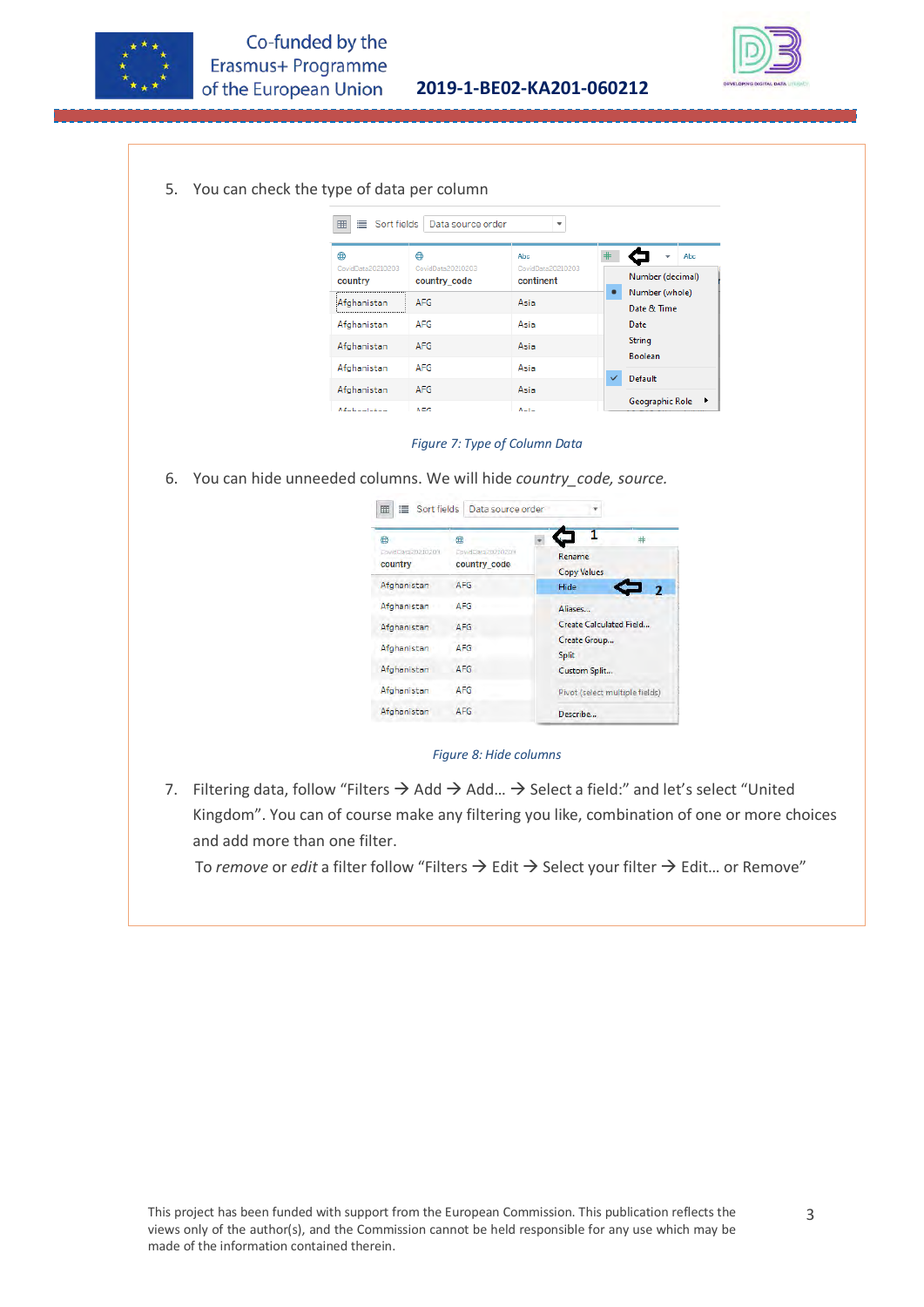



|                              |                                                  | Edit Data Source Filters              |                                |                                                             |                                | X<br>Filters                                                                                                                                       |                                       |
|------------------------------|--------------------------------------------------|---------------------------------------|--------------------------------|-------------------------------------------------------------|--------------------------------|----------------------------------------------------------------------------------------------------------------------------------------------------|---------------------------------------|
|                              |                                                  | Filter                                |                                | Details                                                     |                                | $0$ Add                                                                                                                                            |                                       |
|                              |                                                  |                                       |                                |                                                             |                                |                                                                                                                                                    |                                       |
|                              |                                                  | Add                                   |                                | Remove                                                      | OK                             | Cancel                                                                                                                                             |                                       |
|                              |                                                  | Need more data?                       |                                |                                                             |                                |                                                                                                                                                    |                                       |
|                              |                                                  | ables here to relate                  | <b>Add Filter</b>              |                                                             |                                | ×                                                                                                                                                  |                                       |
|                              |                                                  |                                       | Select a field:                |                                                             |                                |                                                                                                                                                    |                                       |
|                              |                                                  |                                       | Enter search text              |                                                             |                                |                                                                                                                                                    |                                       |
|                              |                                                  |                                       | continent                      |                                                             |                                |                                                                                                                                                    |                                       |
|                              |                                                  |                                       | country<br>cumulative_count    |                                                             |                                | 00<br>$\Rightarrow$ rows                                                                                                                           |                                       |
|                              |                                                  |                                       | indicator<br>population        |                                                             |                                |                                                                                                                                                    |                                       |
|                              |                                                  | $\ddot{}$                             | rate_14_day                    |                                                             |                                |                                                                                                                                                    |                                       |
|                              |                                                  | CondDeta202102                        | weekly_count<br>year_week      |                                                             |                                |                                                                                                                                                    |                                       |
|                              |                                                  | weekly_coun*                          |                                |                                                             |                                | <b>Junt</b>                                                                                                                                        |                                       |
|                              |                                                  |                                       |                                |                                                             | OK                             | ٥<br>Cancel                                                                                                                                        |                                       |
|                              |                                                  |                                       |                                |                                                             |                                | O                                                                                                                                                  |                                       |
|                              |                                                  |                                       | 2020-03<br>$\bullet$           | $\overline{0}$                                              |                                | ٥                                                                                                                                                  |                                       |
|                              |                                                  | Add filter by country: France and UK, |                                | Cases and Deaths in France and UK for the 3rd week of 2021  |                                |                                                                                                                                                    |                                       |
| i.                           | $\bullet$<br>$\bullet$<br>$\bullet$<br>$\bullet$ | How many rows do they appear?         |                                | Add another filter by year_week: choose "2021-03"           |                                |                                                                                                                                                    |                                       |
|                              | $\bullet$                                        |                                       |                                | Which column shows the cases and deaths up until that week? |                                | Do you have the same results with the following photo? (Normally you should<br>because the historic data in a dataset are not meant to be changed) |                                       |
| ⊕                            | Abc                                              | $\ast$                                | Abc                            | #                                                           | Abc                            | Abc                                                                                                                                                |                                       |
| CovidData20210203<br>country | CovidData20210203<br>continent                   | CovidData20210203<br>population       | CovidData20210203<br>indicator | CovidData20210203<br>weekly_count                           | CovidData20210203<br>year_week | CovidData20210203<br>rate_14_day                                                                                                                   | CovidData20210203<br>cumulative_count |
| France                       | Europe                                           | 67.012.883 cases                      |                                | 142.628                                                     | 2021-03                        | 403.446304496406                                                                                                                                   |                                       |
| United Kingdom               | Europe                                           | 66.647.112 cases                      |                                | 251.504                                                     | 2021-03                        | 862.924112900796                                                                                                                                   |                                       |
|                              |                                                  | 67.012.883 deaths                     |                                |                                                             |                                | 79.0743475400096                                                                                                                                   | 3.053.617<br>3.647.463                |
| France<br>United Kingdom     | Europe<br>Europe                                 | 66.647.112 deaths                     |                                |                                                             | 2.766 2021-03<br>8.678 2021-03 | 247.692653209039                                                                                                                                   | 73.049<br>97.939                      |

- ii. Show deaths in European countries in descending order for the current week if you have
	- the latest dataset, otherwise choose 3<sup>rd</sup> week of 2021.
		- You need 3 filters (by continent, by indicator and by year\_week)
		- Order by cumulative count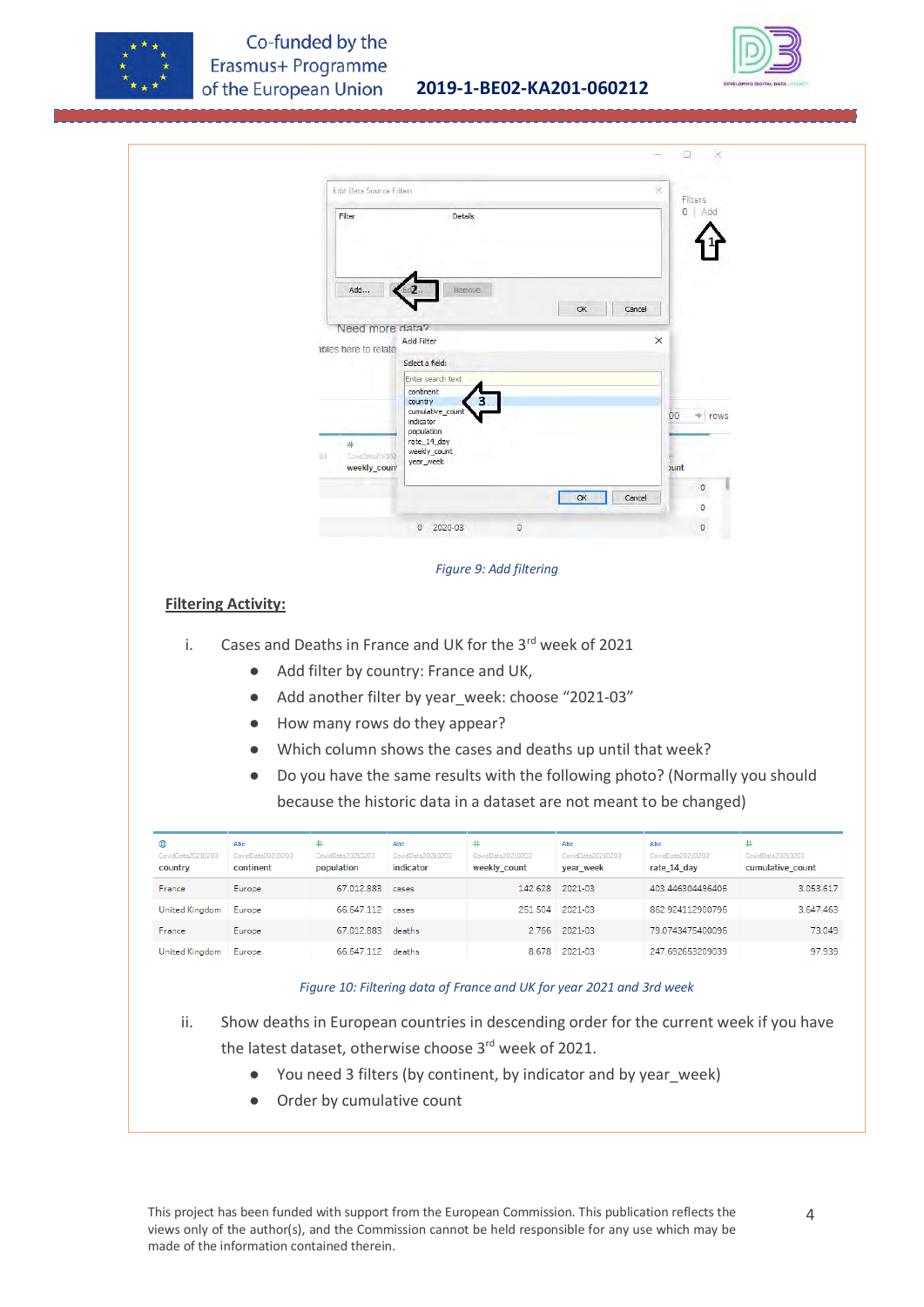



| 囲<br>這<br>Sort fields                  | Data source order                 | ٠                                     |                                          |                                              |                                                    |                         |             |                                           |
|----------------------------------------|-----------------------------------|---------------------------------------|------------------------------------------|----------------------------------------------|----------------------------------------------------|-------------------------|-------------|-------------------------------------------|
| Abc<br>COVID-39 Data.bsv.<br>continent | ⊕<br>COVID-19 Data cov<br>country | Abc<br>COVID-19 Data.csv<br>indicator | Abc.<br>DOVID-19 Data.csv<br>rate 14 day | Abc<br><b>COVID-19 Data.csv</b><br>year week | $\ast$<br><b>VER MEDIATION</b><br>cumulative count | #<br>$\rightarrow$<br>Ξ |             | press successively                        |
| Europe                                 | Europe (total)                    | deaths                                | 91.7347078894602                         | 2021-03                                      | 701.99                                             |                         |             | COVID-19 Data.csv.cumulative_count 39 293 |
| Europe                                 | EU/EEA (total)                    | deaths                                | 103.173552948714                         | 2021-03                                      | 449.395                                            |                         | 452,548,145 | 23,405                                    |
| Europe                                 | United Kingdom                    | deaths                                | 247.692653209039                         | 2021-03                                      | 97.939                                             |                         | 66.647.112  | 8.678                                     |
| Europe                                 | Italy                             | deaths                                | 111.100901918646                         | 2021-03                                      | 85.461                                             |                         | 60.359.546  | 3.284                                     |



8. In order to save the current changes, you made and avoid in the future many of the steps to format the raw data from the initial dataset you downloaded, you can export your current data to CSV file format "Data Export Data to CSV *Choose name and location for your CSV file*".

Access and navigate datasets through **Microsoft Excel**

On the Web you can find a lot of tutorials on Microsoft Excel with a simple search on a search engine, YouTube or Vimeo.

- 1. Download the .csv file from [https://www.ecdc.europa.eu/en/publications-data/data-national-](https://www.ecdc.europa.eu/en/publications-data/data-national-14-day-notification-rate-covid-19)[14-day-notification-rate-covid-19](https://www.ecdc.europa.eu/en/publications-data/data-national-14-day-notification-rate-covid-19)
- 2. Open file from Excel and choose *All files (\*.\*)* if you cannot find the file. If Excel finds your file format not appropriate or says your file is corrupted, ignore it and click "Yes" to the question "Do you want to open it anyway?"
- 3. A wizard will come up to prepare your data. Check in Step 1: "Delimited" and "My data has headers"  $\rightarrow$  Next  $\rightarrow$  Step 2: "Comma"  $\rightarrow$  Next  $\rightarrow$  Step 3: "Advanced" and choose the right settings to recognise numeric data in case in your country you use differently (concerns mainly column "rate\_14\_day" in our csv, confirm it's correct representation), otherwise just click "Finish".
- 4. Rename the sheet you are working on, if you like, to "COVID-19 Data". Right-Click  $(1) \rightarrow$ Rename (2) (see the figure below)



*Figure 12: Rename Excel Sheet*

5. You can hide unneeded columns. We will hide columns "country\_code" and "source". Right-Click on top of column J (1)  $\rightarrow$  Hide (2). Do the same for the column of "country\_code".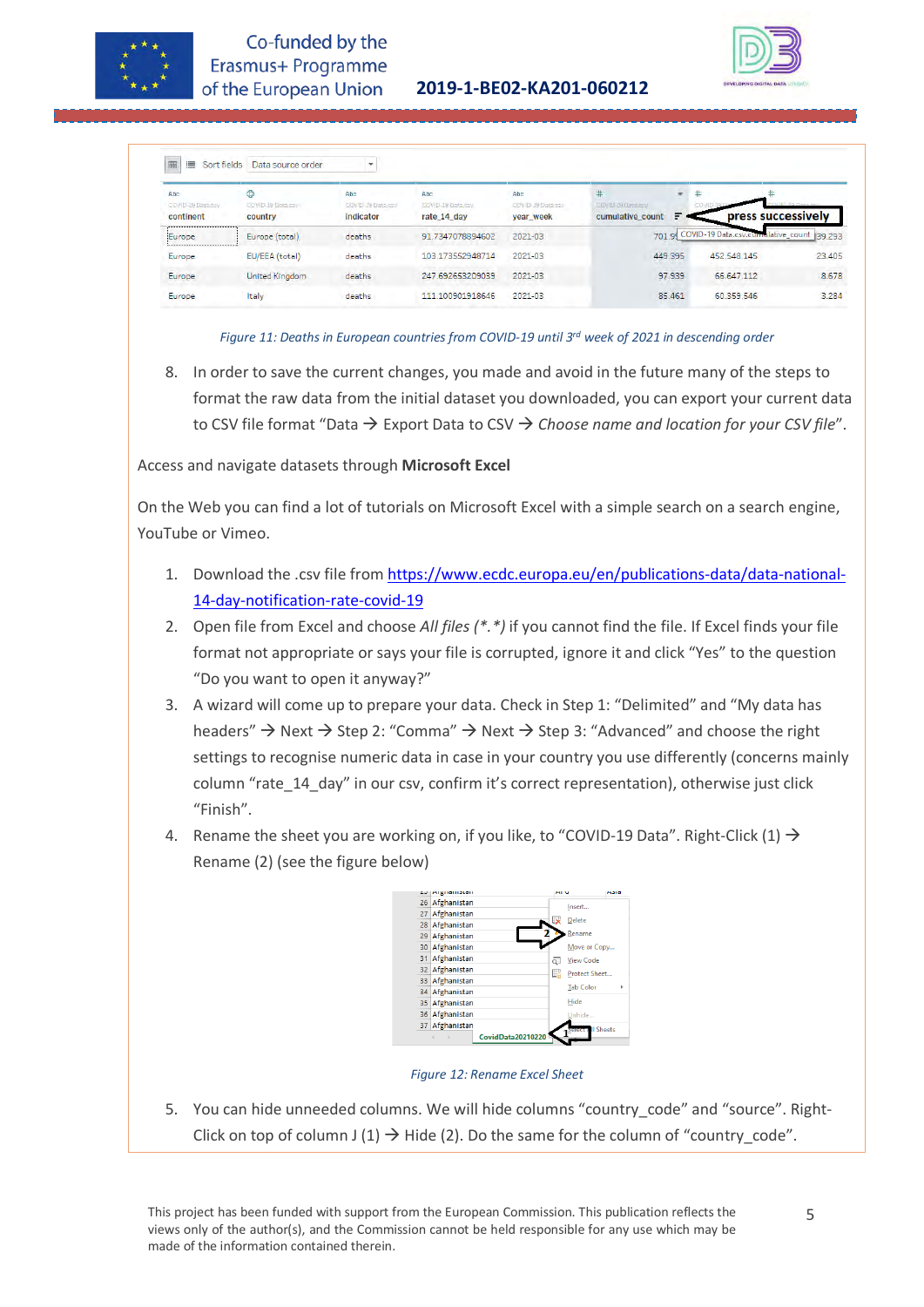



**2019-1-BE02-KA201-060212**

*Figure 13: Hide Column J with header name "Source"*

6. **Filtering data** in Excel. Let's filter the data that concerns the United Kingdom. First, one way to ensure that we don't lose any data while filtering is to click on the upper-left corner of the Excel sheet so all data is selected, see Figure.



*Figure 14: Select all data*

Then, click "Sort & Filter"  $\rightarrow$  Filter.



*Figure 15: Excel Filtering*

Click on "Country"  $\rightarrow$  Select All (in order all countries to be deselected)  $\rightarrow$  Scroll down and click "United Kingdom"  $\rightarrow$  OK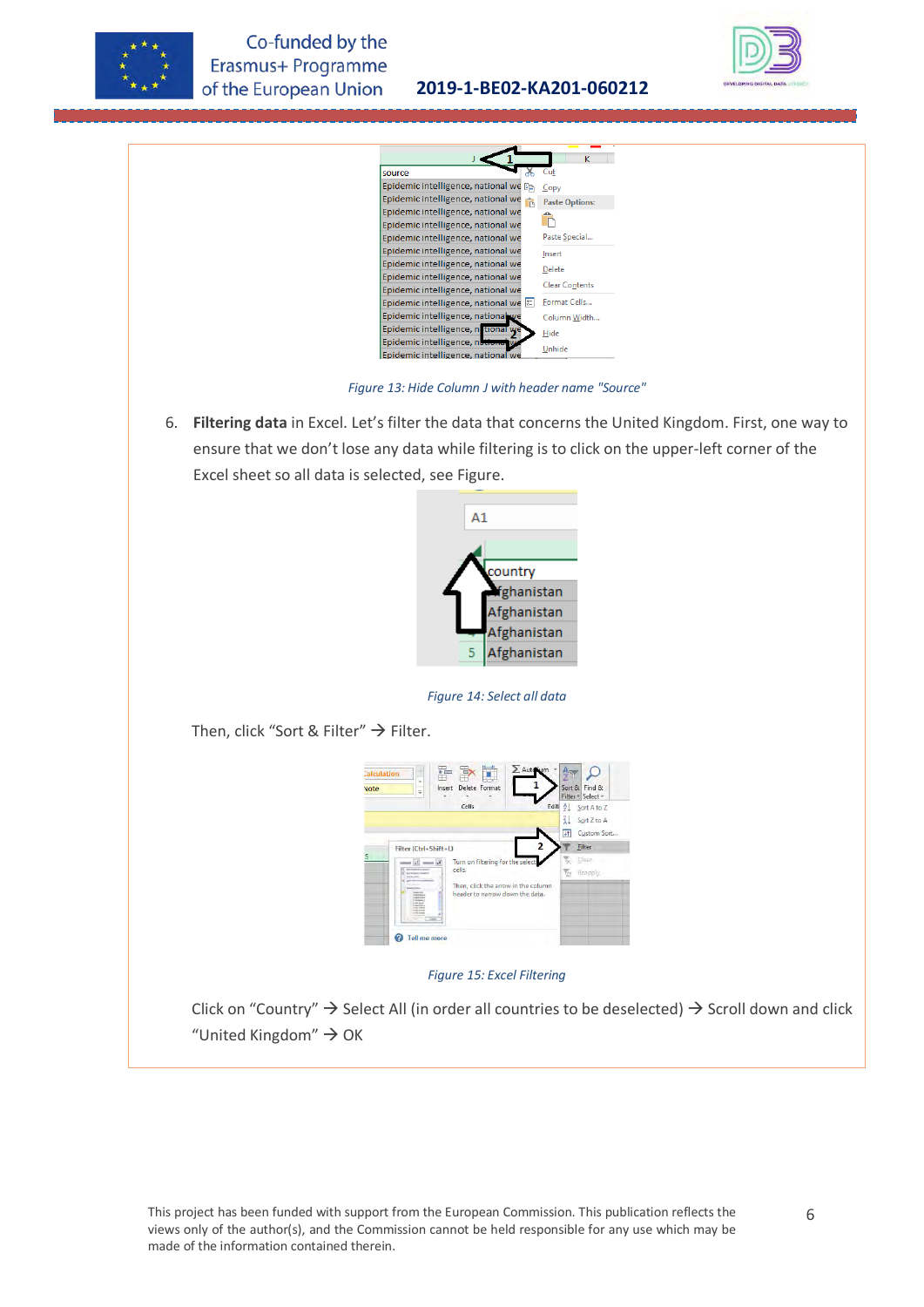

### Co-funded by the Erasmus+ Programme of the European Union

#### **2019-1-BE02-KA201-060212**





*Figure 16: Filtering specific country*

The result should be something like the following Figure. Specifically, the data in columns F and I, weekly\_count and cumulative\_count respectively, should be exactly the same because they are historical data not meant to be altered, except in the case they were not properly calculated in the first place.

| A1    |                       | $\times$                              | fx                   | country |                         |               |                           |                         |
|-------|-----------------------|---------------------------------------|----------------------|---------|-------------------------|---------------|---------------------------|-------------------------|
|       | А                     | Ċ                                     | D                    | E       |                         | G             | H                         |                         |
| 1     | country               | $\overline{r}$ contine $\overline{r}$ | populatic vindicat v |         | weekly cou v year wei v |               | rate 14 da $\overline{ }$ | cumulative cou          |
|       | 19998 United Kingdom  | Europe                                | 66647112 cases       |         |                         | 0 2020-01     |                           | 0                       |
| 19999 | <b>United Kingdom</b> | Europe                                | 66647112 cases       |         |                         | 0 2020-02     | $\mathbf{0}$              | $\bf{0}$                |
| 20000 | <b>United Kingdom</b> | Europe                                | 66647112 cases       |         |                         | $02020 - 03$  | $\mathbf{0}$              | $\bf{0}$                |
| 2000  | <b>United Kingdom</b> | Europe                                | 66647112 cases       |         |                         | $02020 - 04$  | $\mathbf{0}$              | $\overline{0}$          |
| 20002 | <b>United Kingdom</b> | Europe                                | 66647112 cases       |         |                         | 2 2020-05     | 0.00300088                | $\overline{2}$          |
| 20003 | <b>United Kingdom</b> | Europe                                | 66647112 cases       |         |                         | 6 2020-06     | 0.012003521               | $\overline{\mathbf{8}}$ |
| 20004 | <b>United Kingdom</b> | Europe                                | 66647112 cases       |         |                         | 2 2020-07     | 0.012003521               | 10                      |
| 20005 | <b>United Kingdom</b> | Europe                                | 66647112 cases       |         |                         | 1 2020-08     | 0.00450132                | 11                      |
|       | 20006 United Kingdom  | Europe                                | 66647112 cases       |         |                         | 36 2020-09    | 0.055516284               | 47                      |
| 20007 | <b>United Kingdom</b> | Europe                                | 66647112 cases       |         |                         | 365 2020-10   | 0.601676484               | 412                     |
| 20008 | <b>United Kingdom</b> | Europe                                | 66647112 cases       |         |                         | 2193 2020-11  | 3.838125799               | 2605                    |
| 20009 | <b>United Kingdom</b> | Europe                                | 66647112 cases       |         |                         | 6329 2020-12  | 12.78675061               | 8934                    |
|       | 20010 United Kingdom  | Europe                                | 66647112 cases       |         |                         | 17889 2020-13 | 36.33765856               | 26823                   |
| 20011 | <b>United Kingdom</b> | Europe                                | 66647112 cases       |         |                         | 30357 2020-14 | 72.3902335                | 57180                   |
|       | 20012 United Kingdom  | Europe                                | 66647112 cases       |         |                         | 32205 2020-15 | 93.87053411               | 89385                   |
| 20013 | <b>United Kingdom</b> | Europe                                | 66647112 cases       |         |                         | 32027 2020-16 | 96.37626909               | 121412                  |
| 20014 | <b>United Kingdom</b> | Europe                                | 66647112 cases       |         |                         | 32830 2020-17 | 97.31404416               | 154242                  |
| 20015 | <b>United Kingdom</b> | Europe                                | 66647112 cases       |         |                         | 31282 2020-18 | 96.19621627               | 185524                  |
|       | 20016 United Kingdom  | Europe                                | 66647112 cases       |         |                         | 22867 2020-19 | 81.24733147               | 208391                  |
| 20017 | <b>United Kingdom</b> | <b>Europe</b>                         | 66647112 cases       |         |                         | 19857 2020-20 | 64.10480322               | 228248                  |
| 20018 | <b>United Kingdom</b> | Europe                                | 66647112 cases       |         |                         | 16360 2020-21 | 54.34143943               | 244608                  |
|       | 20019 United Kingdom  | Europe                                | 66647112 cases       |         |                         | 10907 2020-22 | 40.91250045               | 255515                  |
|       | 20020 United Kingdom  | Europe                                | 66647112 cases       |         |                         | 8524 2020-23  | 29.15505176               | 264039                  |
| 20021 | <b>United Kingdom</b> | Europe                                | 66647112 cases       |         |                         | 7136 2020-24  | 23.49689211               | 271175                  |
| 20022 | <b>United Kingdom</b> | Europe                                | 66647112 cases       |         |                         | 6680 2020-25  | 20.73008055               | 277855                  |
| 20023 | <b>United Kingdom</b> | Europe                                | 66647112 cases       |         |                         | 5240 2020-26  | 17.8852461                | 283095                  |
| 20024 | <b>United Kingdom</b> | Europe                                | 66647112 cases       |         |                         | 4026 2020-27  | 13.90307805               | 287121                  |
| 20025 | <b>United Kingdom</b> | Europe                                | 66647112 cases       |         |                         | 4271 2020-28  | 12.44915159               | 291392                  |
|       | 20026 United Kingdom  | Europe                                | 66647112 cases       |         |                         | 4310 2020-29  | 12.87527658               | 295702                  |
| 20027 | <b>United Kingdom</b> | Europe                                | 66647112 cases       |         |                         | 4549 2020-30  | 13.29239893               | 300251                  |
| 20028 | <b>United Kingdom</b> | Europe                                | 66647112 cases       |         |                         | 4444 2020-31  | 13.4934579                | 304695                  |
| 20029 | <b>United Kingdom</b> | Europe                                | 66647112 cases       |         |                         | 6130 2020-32  | 15.86565371               | 310825                  |
| 20030 | <b>United Kingdom</b> | Europe                                | 66647112 cases       |         |                         | 7659 2020-33  | 20.68956866               | 318484                  |
| 20031 | <b>United Kingdom</b> | Europe                                | 66647112 cases       |         |                         | 7158 2020-34  | 22.2320211                | 325642                  |
| 20032 | <b>United Kingdom</b> | Europe                                | 66647112 cases       |         |                         | 8825 2020-35  | 23.98153426               | 334467                  |
|       | 20033 United Kingdom  | Europe                                | 66647112 cases       |         |                         | 12685 2020-36 | 32.27446675               | 347152                  |

#### *Figure 17: Result of filtering*

#### *Filtering Exercise:*

- i. Cases and Deaths in France and UK for  $3<sup>rd</sup>$  week of 2021
	- Add filter by country: France and UK,
	- Add another filter by year\_week: choose "2021-03"
	- How many rows do they appear?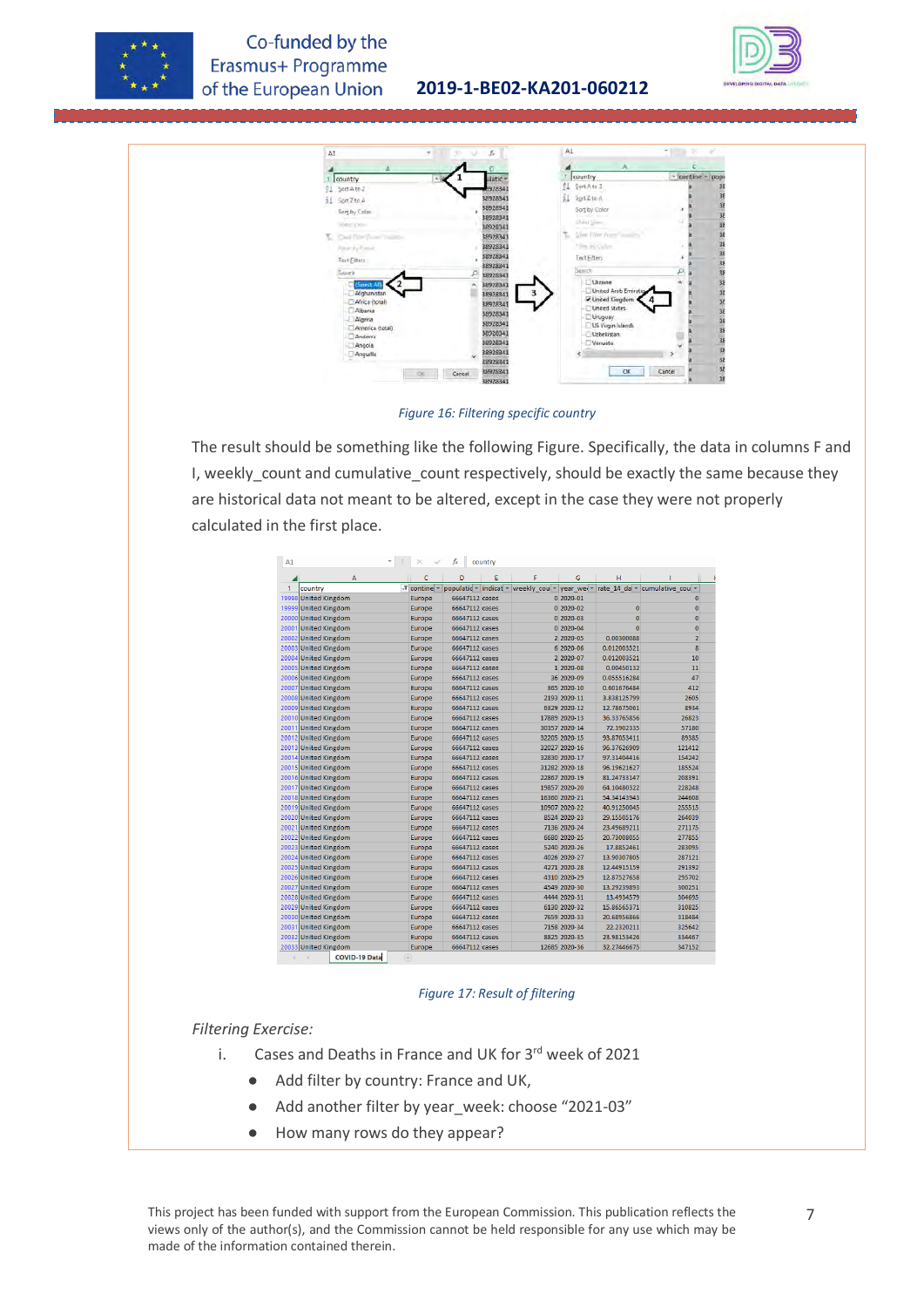



Which column shows the cases and deaths up until that week?

Do you have the same results with the following photo? (Normally you should because the historic data in a dataset are not meant to be changed)

| F21100 | <b>A</b><br>$\mathbf{v}$ | fx<br>$\times$<br>$\sim$ |        |                 |   |                |             |                                                                                                                                                                                                    |   |
|--------|--------------------------|--------------------------|--------|-----------------|---|----------------|-------------|----------------------------------------------------------------------------------------------------------------------------------------------------------------------------------------------------|---|
|        | А                        | B                        |        | D.              | Е | G              | н           |                                                                                                                                                                                                    | κ |
|        | country                  |                          |        |                 |   |                |             | $\sqrt{x}$ country code $\sqrt{x}$ continent $\sqrt{x}$ population $\sqrt{x}$ indicator $\sqrt{x}$ weekly count $\sqrt{x}$ year week $\sqrt{x}$ rate 14 day $\sqrt{x}$ cumulative count $\sqrt{x}$ |   |
|        | 7311 France              | <b>FRA</b>               | Europe | 67012883 cases  |   | 142628 2021-03 | 403.4463045 | 3053617                                                                                                                                                                                            |   |
|        | 7367 France              | <b>FRA</b>               | Europe | 67012883 deaths |   | 2766 2021-03   | 79.07434754 | 73049                                                                                                                                                                                              |   |
|        | 20053 United Kingdom     | <b>GBR</b>               | Europe | 66647112 cases  |   | 251504 2021-03 | 862.9241129 | 3647463                                                                                                                                                                                            |   |
|        | 20109 United Kingdom     | <b>GBR</b>               | Europe | 66647112 deaths |   | 8678 2021-03   | 247.6926532 | 97939                                                                                                                                                                                              |   |
| 21094  |                          |                          |        |                 |   |                |             |                                                                                                                                                                                                    |   |

*Figure 18: Filtering data of France and UK for year 2021 and 3rd week*

- ii. Show deaths in European countries in descending order for the current week if you have the latest dataset, otherwise choose 3<sup>rd</sup> week of 2021.
	- You need 3 filters (by continent, by indicator and by year week)
	- Select all data (click upper-left corner)  $\rightarrow$  "Sort & Filter"  $\rightarrow$  Custom Sort...  $\rightarrow$  Sort by "cumulative count" and Order "Largest to Smallest"  $\rightarrow$  OK

| L1   | $\mathbf{v}$            | fx<br>$\times$<br>$\checkmark$ |               |                   |    |                    |                    |                                                                                                                                                       |   |
|------|-------------------------|--------------------------------|---------------|-------------------|----|--------------------|--------------------|-------------------------------------------------------------------------------------------------------------------------------------------------------|---|
|      | A                       | B                              | C             | D                 | E. | G                  | H                  |                                                                                                                                                       | K |
|      | country                 |                                |               |                   |    |                    |                    | v country code v continent $\mathcal{F}$ population v indicator $\mathcal{F}$ weekly count v year week $\mathcal{F}$ rate 14 day v cumulative count v |   |
| 319  | Europe (total)          |                                | <b>Europe</b> | 848075955 deaths  |    | 39293 2021-03      | 91.73470789        | 701991                                                                                                                                                |   |
| 635  | EU/EEA (total)          |                                | <b>Europe</b> | 452548145 deaths  |    | 23405 2021-03      | 103.1735529        | 449395                                                                                                                                                |   |
| 1109 | <b>United Kingdom</b>   | <b>GBR</b>                     | Europe        | 66647112 deaths   |    | 8678 2021-03       | 247.6926532        | 97939                                                                                                                                                 |   |
| 1533 | Italy                   | <b>ITA</b>                     | Europe        | 60359546 deaths   |    | 3284 2021-03       | 111.1009019        | 85461                                                                                                                                                 |   |
|      | 1645 France             | <b>FRA</b>                     | Europe        | 67012883 deaths   |    | 2766 2021-03       | 79.07434754        | 73049                                                                                                                                                 |   |
|      | 2145 Russia             | <b>RUS</b>                     | <b>Europe</b> | 145934460 deaths  |    | 3881 2021-03       | 52.38653023        | 69918                                                                                                                                                 |   |
| 2257 | Spain                   | <b>ESP</b>                     | <b>Europe</b> | 46937060 deaths   |    | 2439 2021-03       | 83.79306245        | 56208                                                                                                                                                 |   |
|      | 2883 Germany            | <b>DEU</b>                     | Europe        | 83019213 deaths   |    | 5454 2021-03       | 137.3296564        | 52087                                                                                                                                                 |   |
|      | 3355 Poland             | <b>POL</b>                     | Europe        | 37972812 deaths   |    | 1994 2021-03       | 108.9463693        | 35401                                                                                                                                                 |   |
|      | 4979 Turkey             | <b>TUR</b>                     | Europe        | 82003882 deaths   |    | 1076 2021-03       | 27.63283816        | 25073                                                                                                                                                 |   |
| 5249 | <b>Ukraine</b>          | <b>UKR</b>                     | <b>Europe</b> | 43733759 deaths   |    | 1055 2021-03       | 47.76630337        | 21924                                                                                                                                                 |   |
| 5361 | <b>Belgium</b>          | <b>BEL</b>                     | <b>Europe</b> | 11455519 deaths   |    | 368 2021-03        | 62.06615344        | 20837                                                                                                                                                 |   |
|      | 5565 Romania            | <b>ROU</b>                     | <b>Europe</b> | 19414458 deaths   |    | 570 2021-03        | 57.4829336         | 17841                                                                                                                                                 |   |
|      | 6465 Czechia            | CZE                            | Europe        | 10649800 deaths   |    | 1004 2021-03       | 204.7925783        | 15453                                                                                                                                                 |   |
|      | <b>C7C1 Notherlands</b> | <b>MILITY</b>                  | Europe        | $17202162$ deaths |    | <b>EDD 2001 02</b> | <b>CZ ENCACOZN</b> | <b>1DECA</b>                                                                                                                                          |   |

*Figure 19: Deaths in European countries from COVID-19 until 3rd week of 2021 in descending order*

7. In order to save the current changes, you have made and avoid in the future many of the steps to format the raw data from the initial dataset you downloaded, you should save your data as an *".xlsx"* file.

#### Reflection

Dealing with open data and open datasets is not an easy thing to do. Digital skills over using spreadsheet software are useful to access and manipulate open datasets. The above activity is a small paradigm of how you can do that for a real-life problem. This activity could include more steps and be more exhaustive but such an activity is beyond the scopes of the course. It' s main purpose is for the reader to start experimenting with open-data, stop feeling "absolute fear" about them and with some practice to manage to use some simple datasets for his educational purposes.